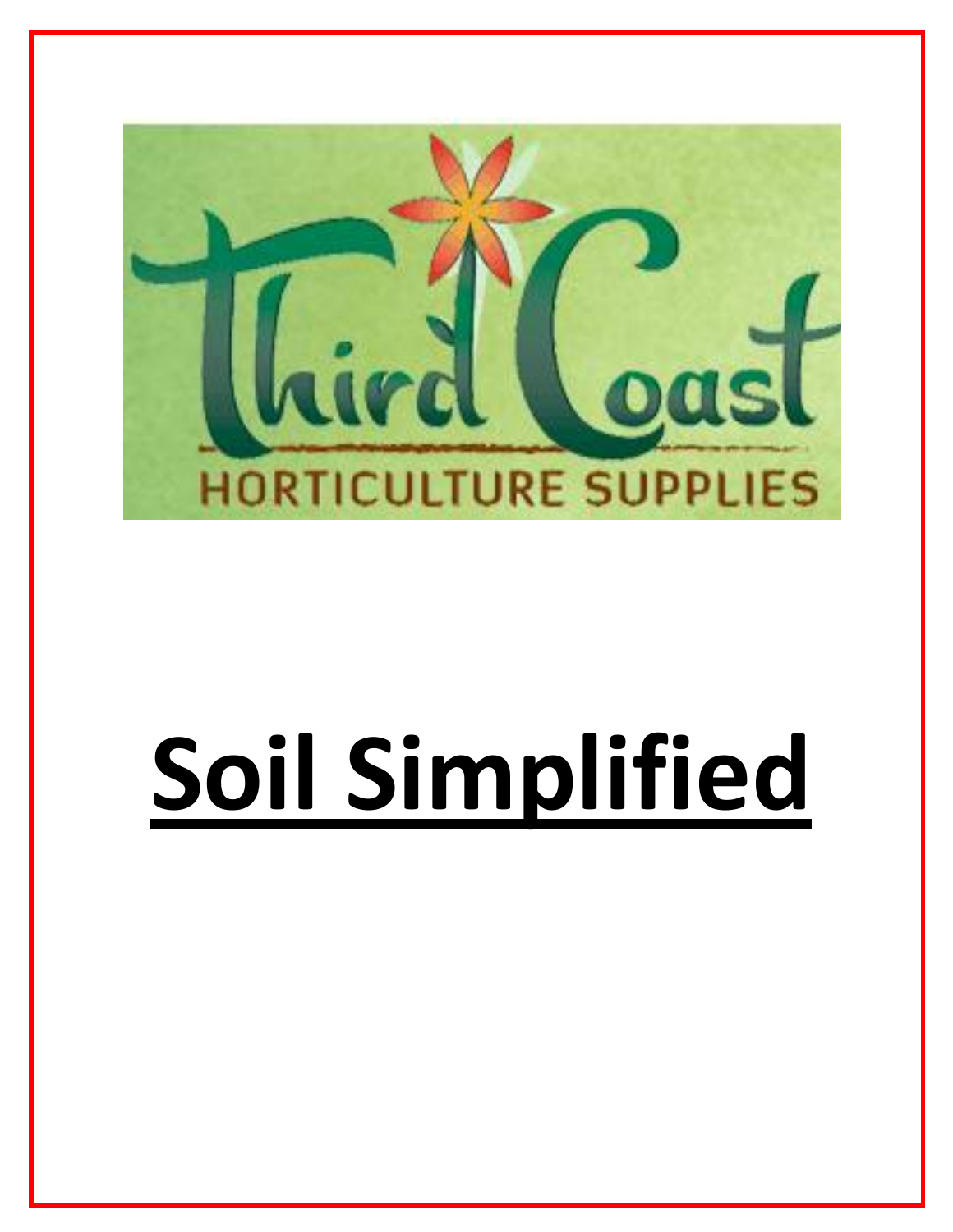

## **SOIL SIMPLIFIED** *An Introduction to Your Garden's Microbial Life*

[By Shawn Bishop, Third Coast Horticulture Supply](http://www.thirdcoasthorticulture.com/)

## **I. Plants Relationship with Microbes**

Until modern times, plants have relied on nutrients provided by their relationship with microbial life. This relationship can seem complex and mysterious. There are however, some key elements to microbial soil life that can enlighten curious gardeners with little more than a brief explanation:

- 1. Plants exude sugars from their roots.
- 2. Bacteria and fungi ingest these sugars.
- 3. Protozoa and nematodes then eat the bacteria and fungi.
- 4. Their excess waste is transformed into "plant available" nutrients right in the root zone.
- 5. The plant uses these nutrients to grow.
- 6. The plant is in control of when and what it eats. By using a piece of its' own energy to feed these microbes, the plant insures a future source of energy greater than what it has lost.

Understanding this cycle will help you better learn how plants relate to the soils in witch they are grown. Realizing that plants evolved with this relationship can help you decide what is best for your garden.

## **II. Soils Relationship to Microbes**

Soil is a mixture of organic matter, minerals, and a full spectrum of living creatures. It is also a microscopic landscape where life decomposes to its base ingredients and ushered into new forms.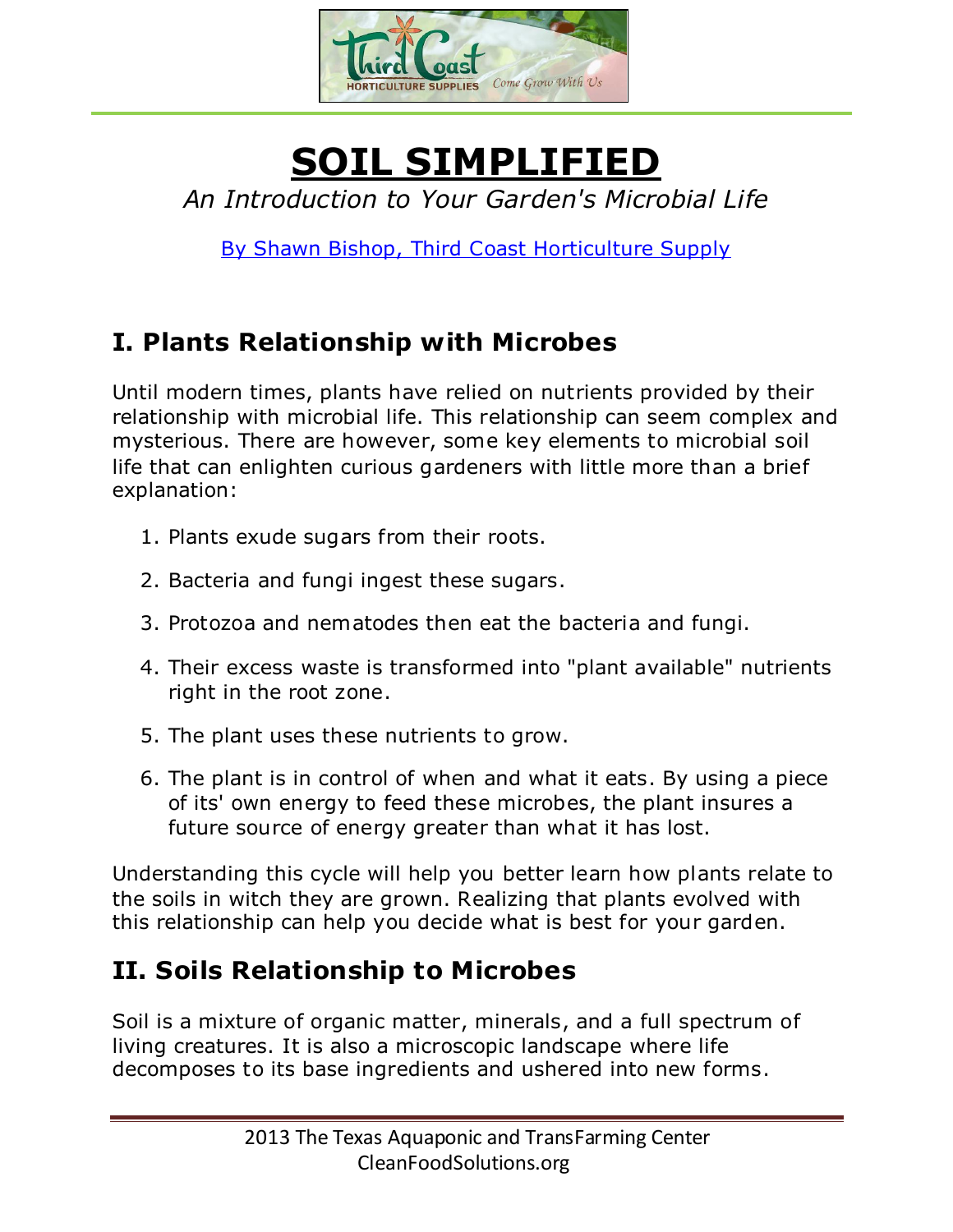

Gardeners don't need to know complex biochemistry to know their garden, but understanding some of the processes going on in your soil can be rewarding:

- 1. Fresh organic material is broken down by microbes. The bacteria eat the sugars and fresh green material. The fungi eat the tougher woody material and proteins.
- 2. The plant material is further broken down by larger microbes, small bugs, and worms that feast on the bacteria and fungi.
- 3. Microbes hold moisture and nutrients in their biomass. They keep the water from evaporating and the nutrients from leaching away.
- 4. Bacteria produce slimes that bind particles together to form humus in your soil. This helps the soil store oxygen, creates cracks for water to flow, and provides a shelter for the multitude of creatures thriving underfoot.

These are just a few examples of microbial soil interactions that can help you better relate to your garden. Through these processes, the life in your soil maintains balance with the environment that it is a part of.

#### **III. Working with Soil Biology**

If you are adding compost, mulching, or avoiding chemical fertilizers, then you are probably already doing much to improve your soils health. By learning how these actions affect your garden, you can better trust your own reasoning and intuition to guide your relationship with soil life.

#### **IV. Compost**

Compost is organic matter that has been broken down by microbes so that its' energy is stored for further use. Applying it to your garden ads colonies of diverse organisms to the soil. It also supplies a new food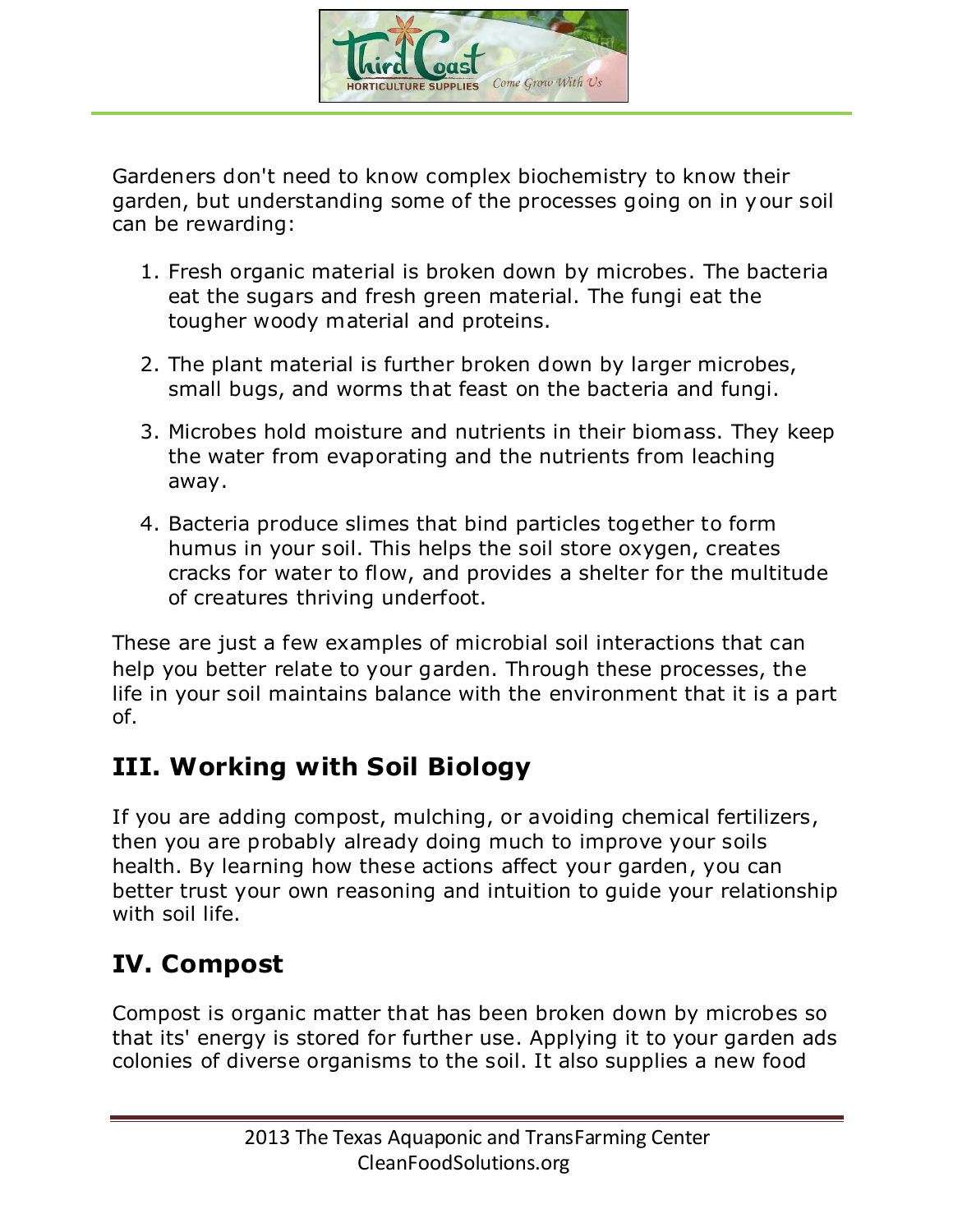

source for existing colonies. There is much variation in qualities compost can posses. For instance, the debris that comprises the compost should be fully broken down and unrecognizable. It should have a deep brown color and rich but subtle smell. If it smells strong than it is probably potent in some way. If it smells rotten, than it could add problems to your soil. Many methods of producing compost can yield different results, but remember: We evolved with these microbes, plants, and soils as well. Your senses can be the best judge of the quality of compost.

## **V. Compost Tea**

Compost tea is a brew of oxygen rich water, high quality compost, and some foods to help microbes bloom in population. The goal of good CT is to substantially multiply the beneficial organisms. They can then be used to coat leaf surfaces, inoculate compost, and restore or improve soil health. A bio-film of CT on leaf surfaces can keep pathogens from reaching the plant as a food source. The microbes also respire CO2 that helps fuel plant metabolism. Use of tea in compost or soil can drastically increase the biomass of healthy life that stores and converts energy.

## **VI. Mycorrhizae**

Most plants in the Earths' soils have evolved to have a mycorrhizal relationship with Fungi. This is when a specialized species of fungi attaches to the root of a plant, and directly exchanges nutrients in the soil for foods from the plant. The fungi use enzymes and organic acids to break down minerals in the soil and draw them into the plants roots. The fungal hyphae (strands of cells that form the organism) can multiply the water-absorbing surface area of the root zone by hundreds of times. Use of mycorrhizal fungi spores can greatly increase your plants access to water and nutrients.

## **VII. Minerals**

Many of the nutrients locked within our soils are in the form of minerals. Some are readily available to plants, while others need the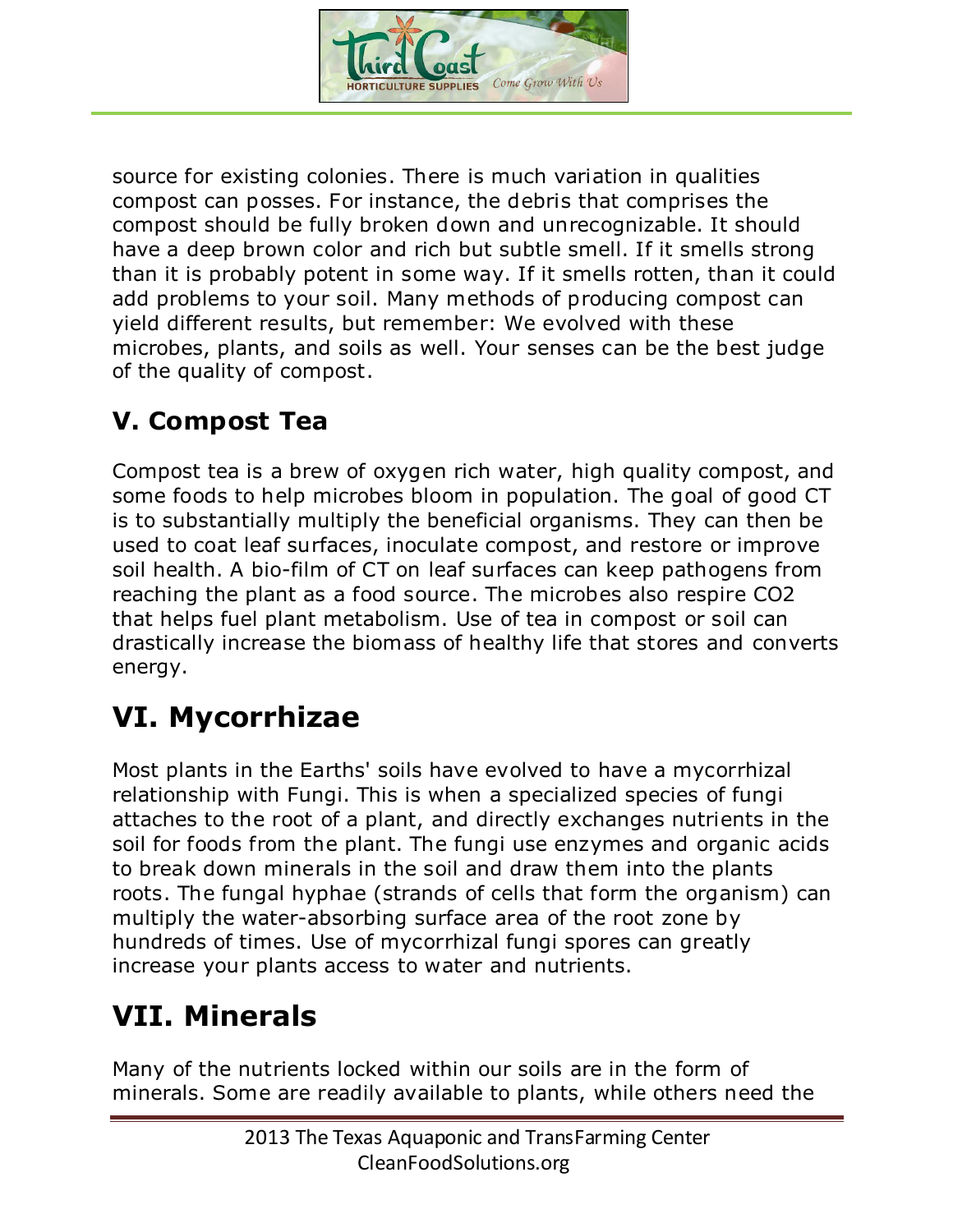

help of microbes to unlock their energy. When we harvest from our gardens, we deplete the nutrients made available from organic matter and minerals. We usually replenish organic matter in the form of compost or fertilizers. It is also good to add minerals while restoring fertility to your soil.

#### **VIII. Mulch**

Mulch can be a useful tool for dealing with a number of garden issues. It can keep moisture in the soil, prevent weeds from sprouting, and be a food source for the microbes in your garden. Mulch should be layered thick enough to accomplish these tasks but loose enough to allow for the flow of oxygen. It can take many forms and each posses unique functions. Try different materials and decide for yourself what's best for your garden.

#### **IX. Tilling**

Tilling your soil can destroy fungal colonies, damage bacteria, and release precious nutrients back into the air. Sometimes it is necessary while rehabilitating a landscape to till the damaged soil. Compost and Compost Tea should be applied soon after to inoculate the soil and restore its' composition. Hand picking weeds, cover cropping and mulch can be useful alternatives to annual tilling. When it comes to tillage, less is more.

Everything you do to your garden affects microbial life. With little effort, you can enhance this life for the benefit of your garden, your health, and your environment.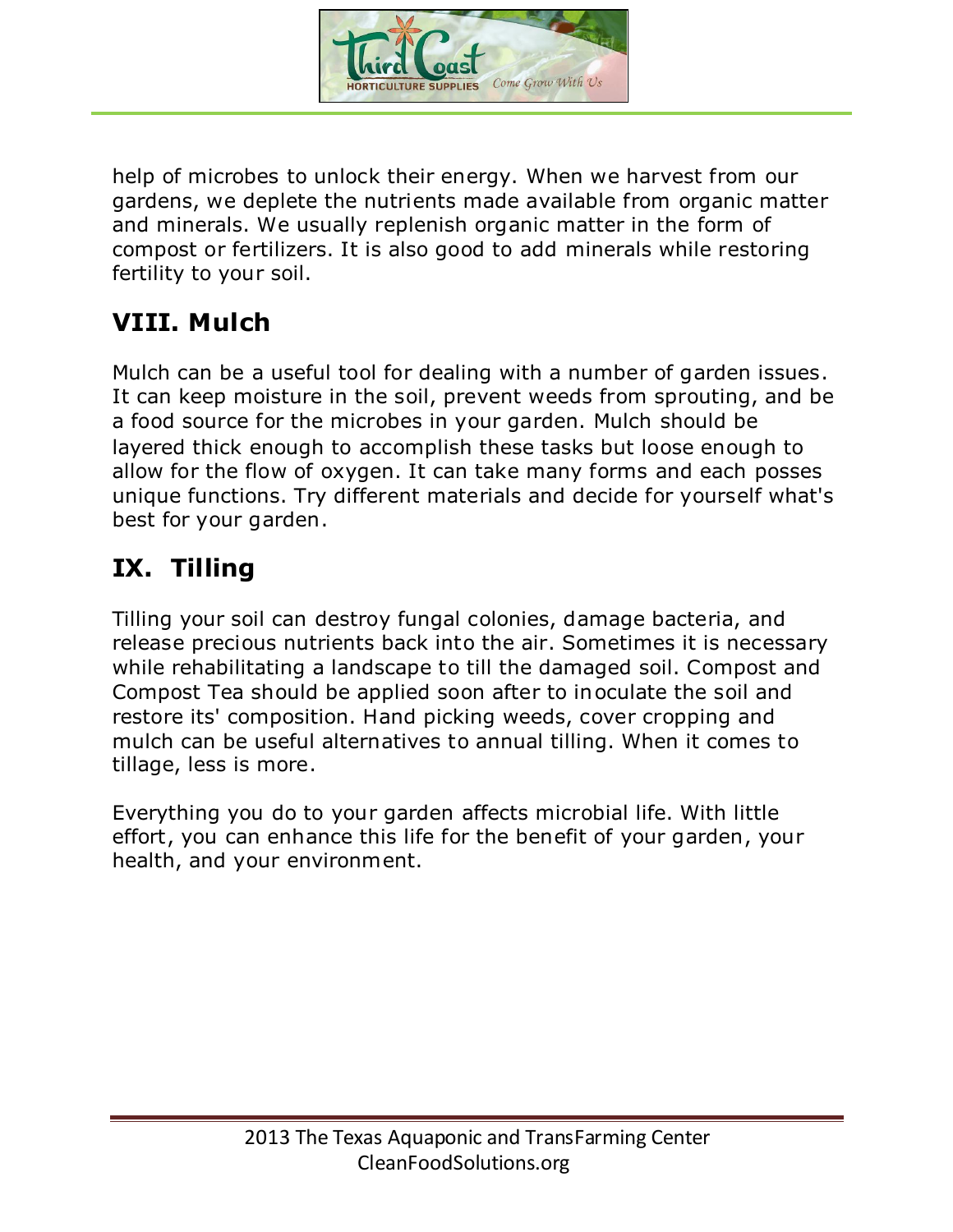## **Builder Series Supplement**

## **Water Conservation with TransFarming and Aquaponics**

Here in Texas we face myriad obstacles to growing food in a "sustainable" fashion. What does sustainable mean? Well, it has a lot to do with producing food in a manner that is not interrupted by "outside influences". One of the major outside influences here in Texas is the weather – long seasons of heat, extended periods of cold, rapid changes between those two conditions, and no rain in between.

The entire premise of TransFarming was started on the realization the weather here in Texas can be brutal and a different approach must be taken to combat the elements in light of our modern challenges.

At the core of all this is water. Without water, nothing prospers. TransFarming is about "re-thinking" traditional gardening methods to address *regional environmental challenges* like droughts and water restrictions, while keeping in mind techniques for prosperous food production*.* These approaches involve growing food in ways that conserve water.







Weather wise, not much has changed from the days of our ancestors, but they used vastly different approaches to dealing with the climate than we do today. Following are a few techniques used to conserve water on a TransFarm.

#### **WICKING BEDS**

Wicking beds have proven to be a viable solution to the Texas heat and water conservation. These simple structures, based on a raised bed garden, incorporate a reservoir underneath the bed to store water. The garden is watered through an exposed pipe which then wicks water upward through the soil to the roots where water is needed the most. There is minimal evaporation.







 2013 The Texas Aquaponic and TransFarming Center CleanFoodSolutions.org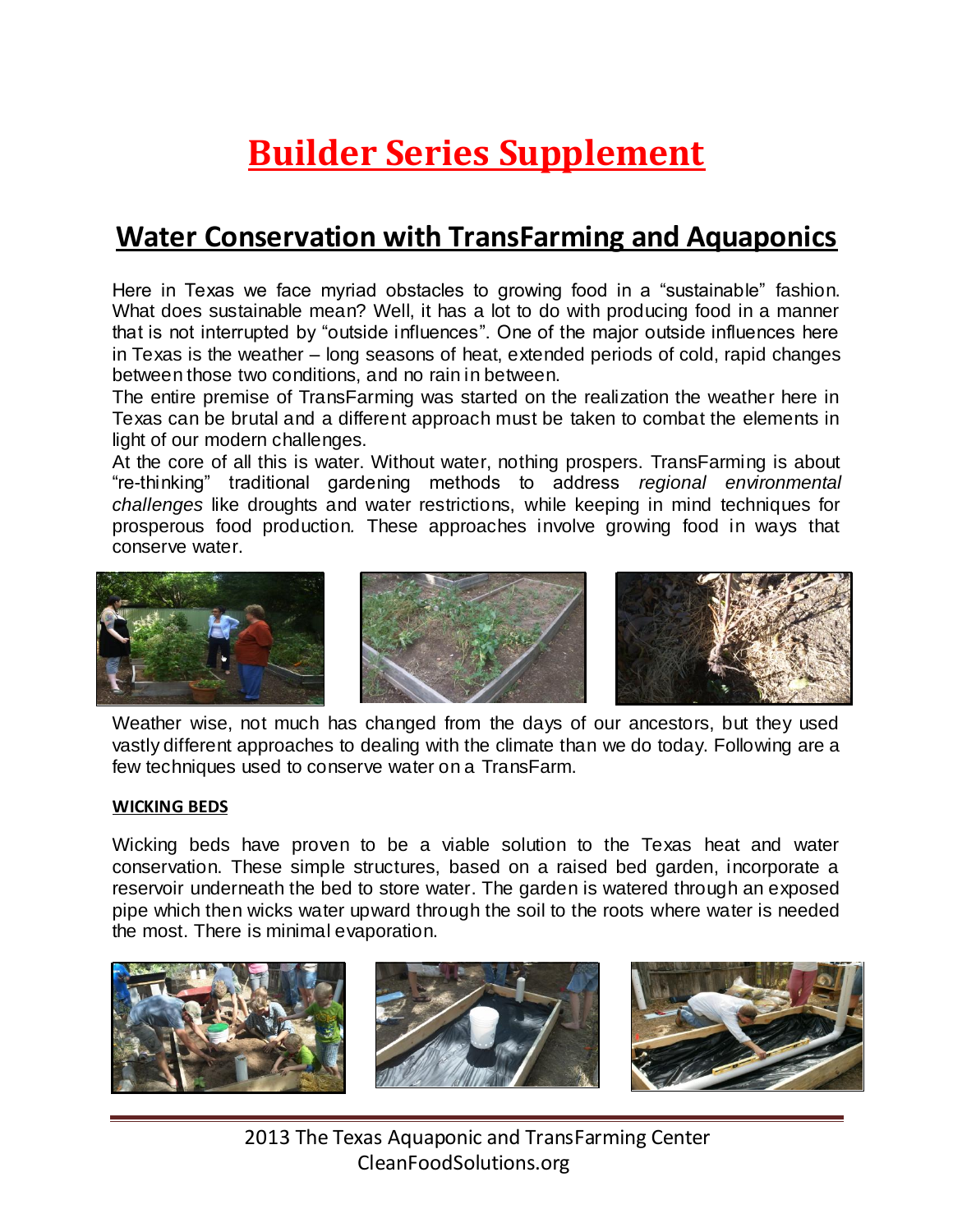#### **TRADITIONAL RAISED BED GARDENS**

Traditional raised bed gardening involves selecting the correct structure and materials for a specific outcome base on environmental factors such as shading, sun path, wind direction and desired crop. Additionally, soil composition will play a very large part in crop success and water conservation. A simple small hoop house may be desirable to protect from direct sun and winter cold.



#### **AQUAPONICS**

Aquaponics is the combination of aquaculture (fish farming) and hydroponics (soilless plant production). With Aquaponics, the nutrient-rich water that results from raising fish provides a source of natural fertilizer for the growing plants. As the plants consume the nutrients, they help to purify the water in which the fish live. A natural microbial process keeps both the fish and plants healthy, and helps sustain an environment where all can thrive. Both the plants and fish are harvested.



#### **HUGELKULTURE**

A HugelKulture is a type of raised bed garden that allows one to use organic materials that are too big to go in the compost. Over time, that is 3- 5 years, the materials in the bed decompose, and provide a slow release of nutrients for garden plants.

Because of its three-dimensionality, a HugelKulture raised bed garden combines the multiple functions of rainwater harvesting, catchment, and irrigation using no cistern, pumps, or pvc pipes. Done properly, there may be no need to water all summer!







 2013 The Texas Aquaponic and TransFarming Center CleanFoodSolutions.org